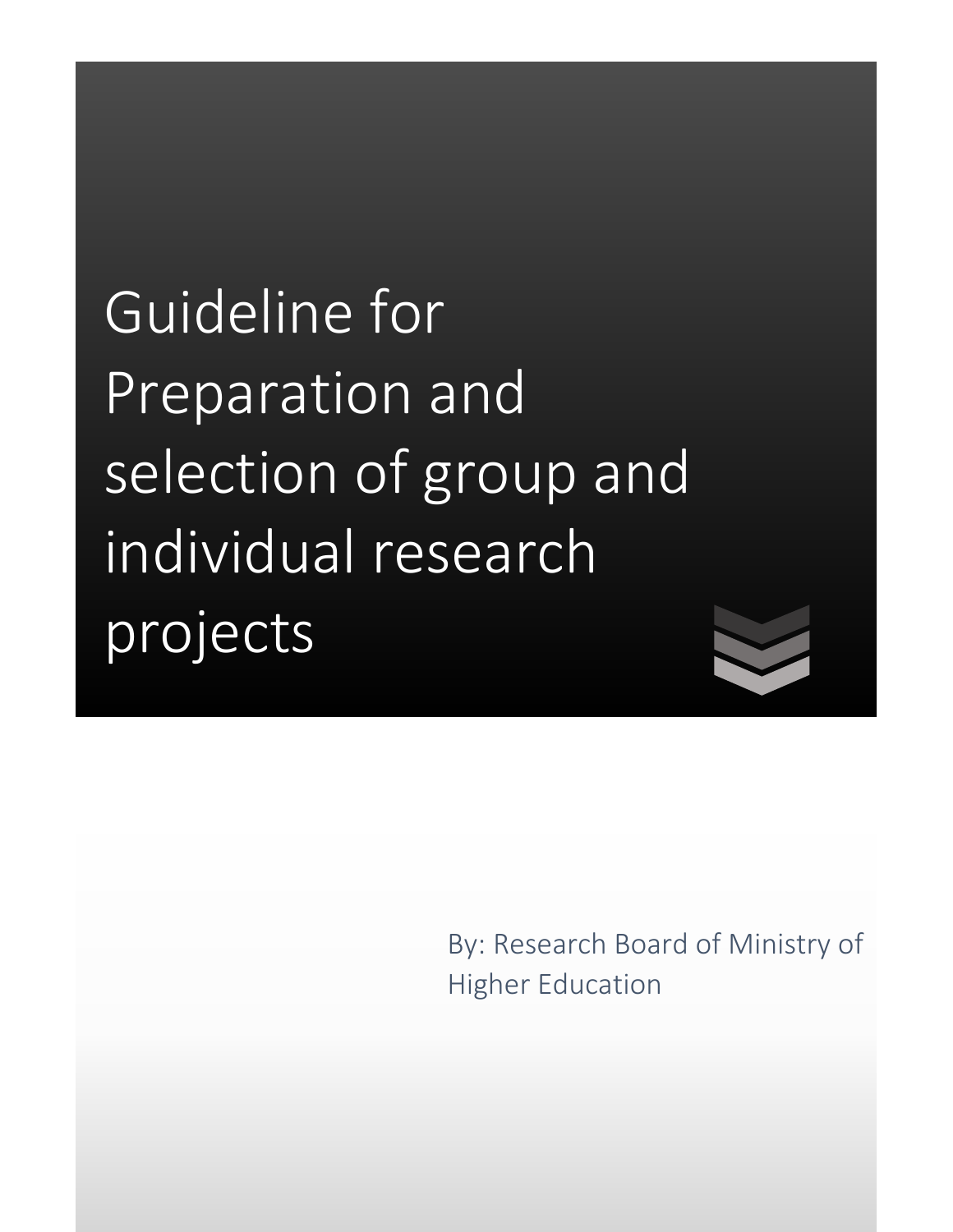## **Guideline for preparation and selection of group research project**

- 1. Group Research projects are those projects which are designed and conducted by a group of 2 or more researchers. The team should include one head of the research team and other researchers as members of the research team.
- 2. All research proposals of group research projects and their reports should be in English.
- 3. Each researcher of the group research team should be a faculty member of one of public universities or private higher education institutions, and should have a Masters or Ph.D degree or equivalent qualifications.
- 4. All researchers or at least the head of research team must have a Maktoob from their respective university confirming that he/she is currently in that university when submitting the proposal for the group research projects.
- 5. All researchers of the group research team should provide a summary of their research activities and research outcomes when submitting the proposal for the group research projects.
- 6. Duties, roles, rights and privileges of each researcher should be clearly explained and should be submitted along with the proposal as an attachment, or should be clearly stated in the context of the research proposal.
- 7. Cost and expenses (budget breakdown) of the research proposals should be stated in detail and to be approved by the Research Board of MoHE.
- 8. The timeframe (commencement and end) of group research projects should be clear. Group research projects should be completed within a maximum period of 18 months for group projects.
- 9. Group research projects can be either Basic Research or Applied Research.
- 10.Group research projects should be designed and implemented for the economic development of the country. The proposals must explain how the proposed research projects will contribute to the economic development of Afghanistan or one or more Provinces in Afghanistan.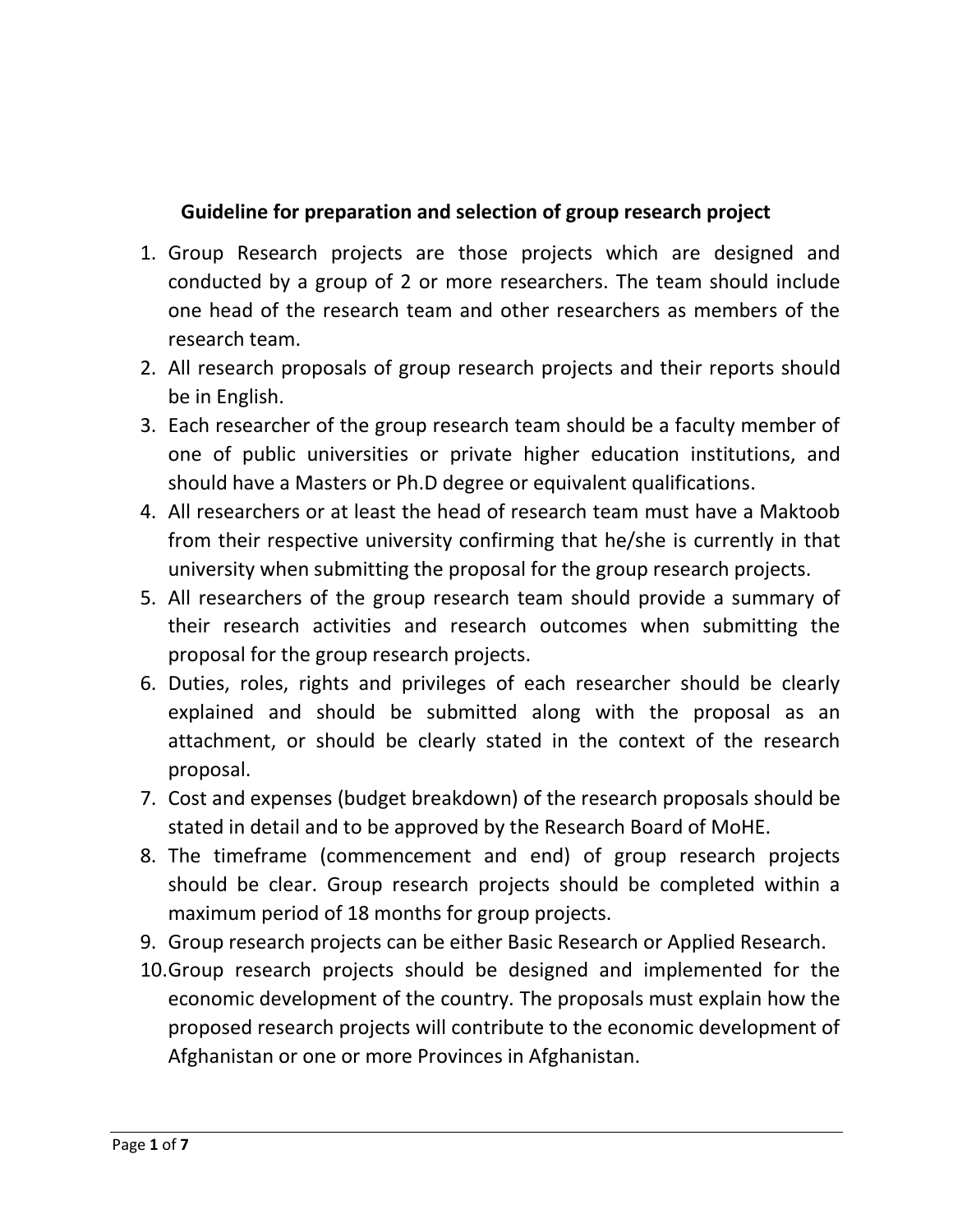- 11.Group research projects may include a wider area of research issues than individual research projects.
- 12.Group Research projects should have clear action plans for conducting the project and the researchers should be willing to answer questions regarding the action plan.
- 13.Group research projects should meet international standards.
- 14. The research team, upon completion of the research, should provide a report to the MoHE and WB describing the research activities undertaken, the main findings and conclusions, and policy recommendations. This report should be in English.
- 15. Group research projects, after completion, should be: (a) submitted for publication in a reputable international journal; or (b) published as a book or monograph; or (c) submitted for a patent or copyright; or (d) entered into an agreement with private companies for development as commercially viable products or services. Which option is selected will depend on the nature of the research and findings.
- 16.Payments for journal submissions are eligible to be funded from the grants, within the maximum amount awarded. Therefore, the researchers must add journal submission fee in their budget.
- 17.Members of the group research should be committed to team work.
- 18.The presentation of the project should be given by the whole team when the research project is completed.
- 19.Group research proposals should be submitted according to the checklist which is designed by the MoHE Research Board.
- 20.In group research projects, the participation of female researchers in teams is encouraged.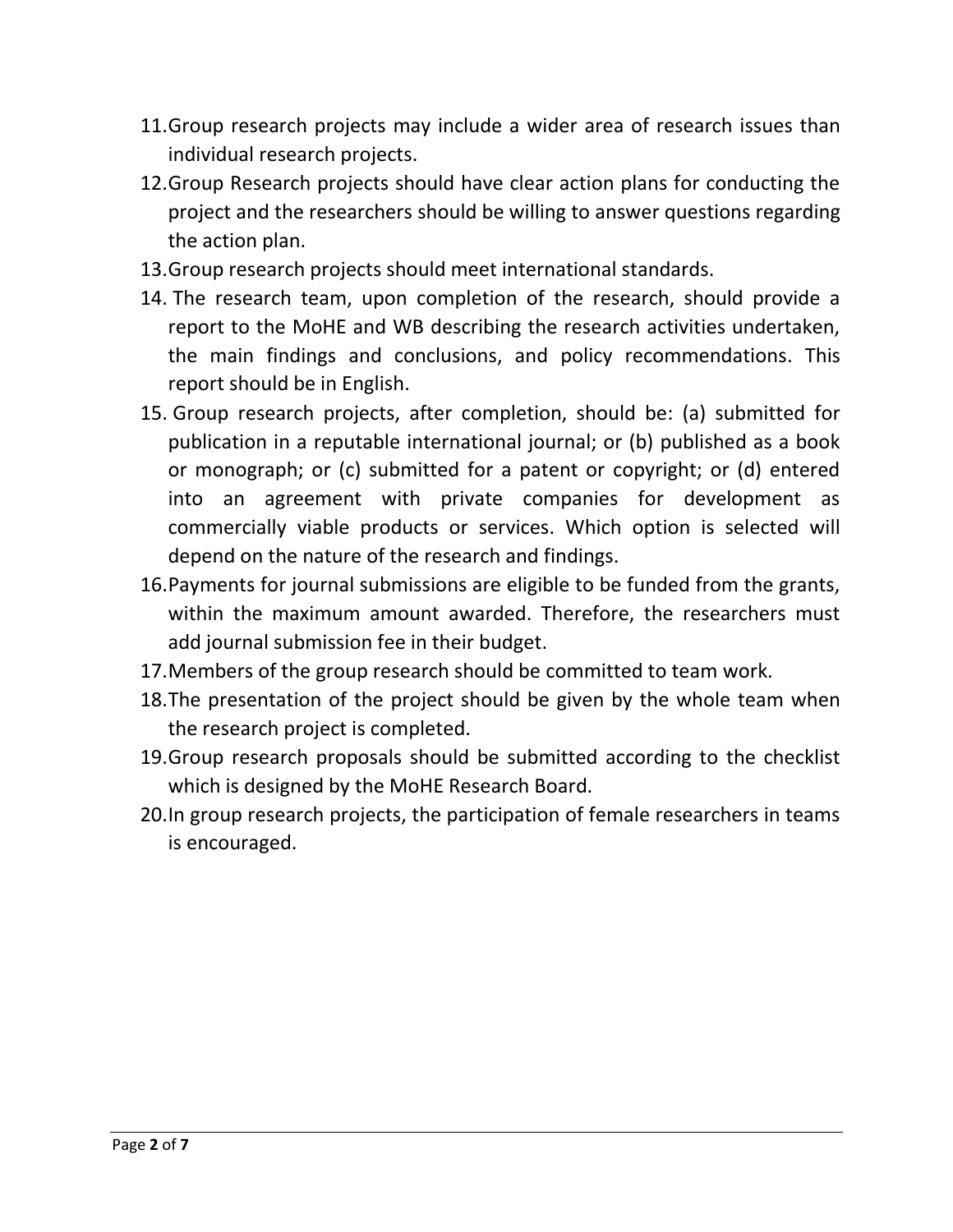## **Guideline for preparation and selection of individual research project**

- 1. Individual Research projects are those projects which are designed and conducted by one researcher.
- 2. All research proposals of individual research projects and their reports should be in English.
- 3. The researcher of the individual research project should be a faculty member of a public university, and should have a Masters or Ph.D degree or equivalent qualifications.
- 4. All researchers or at least the head of research team must have a Maktoob from their respective university confirming that he/she is currently in that university when submitting the proposal for the group research projects.
- 5. The researcher of the individual research project should provide a summary of his/her research activities and research outcomes when submitting the proposal for the individual research projects.
- 6. Cost and expenses (budget breakdown) of the research proposals should be stated in detail and to be approved by the Research Board of MoHE.
- 7. The timeframe (commencement and end) of individual research projects should be clear. Research projects should be completed within a maximum period of 12 months for individual projects.
- 8. Individual research projects can be either Basic Research or Applied Research.
- 9. Individual research projects should be designed and implemented for the economic development of the country. The proposals must explain how the proposed research projects will contribute to the economic development of Afghanistan or one or more Provinces in Afghanistan.
- 10.Individual research projects should have clear action plans for conducting the project and the researcher should be able to answer question regarding the action plan.
- 11.Individual research projects should meet the international standards.
- 21.Individual research projects, after completion, should: (a) submitted for publication in a reputable international journal; or (b) published as a book or monograph; or (c) submitted for a patent or copyright; or (d) entered into an agreement with private companies for development as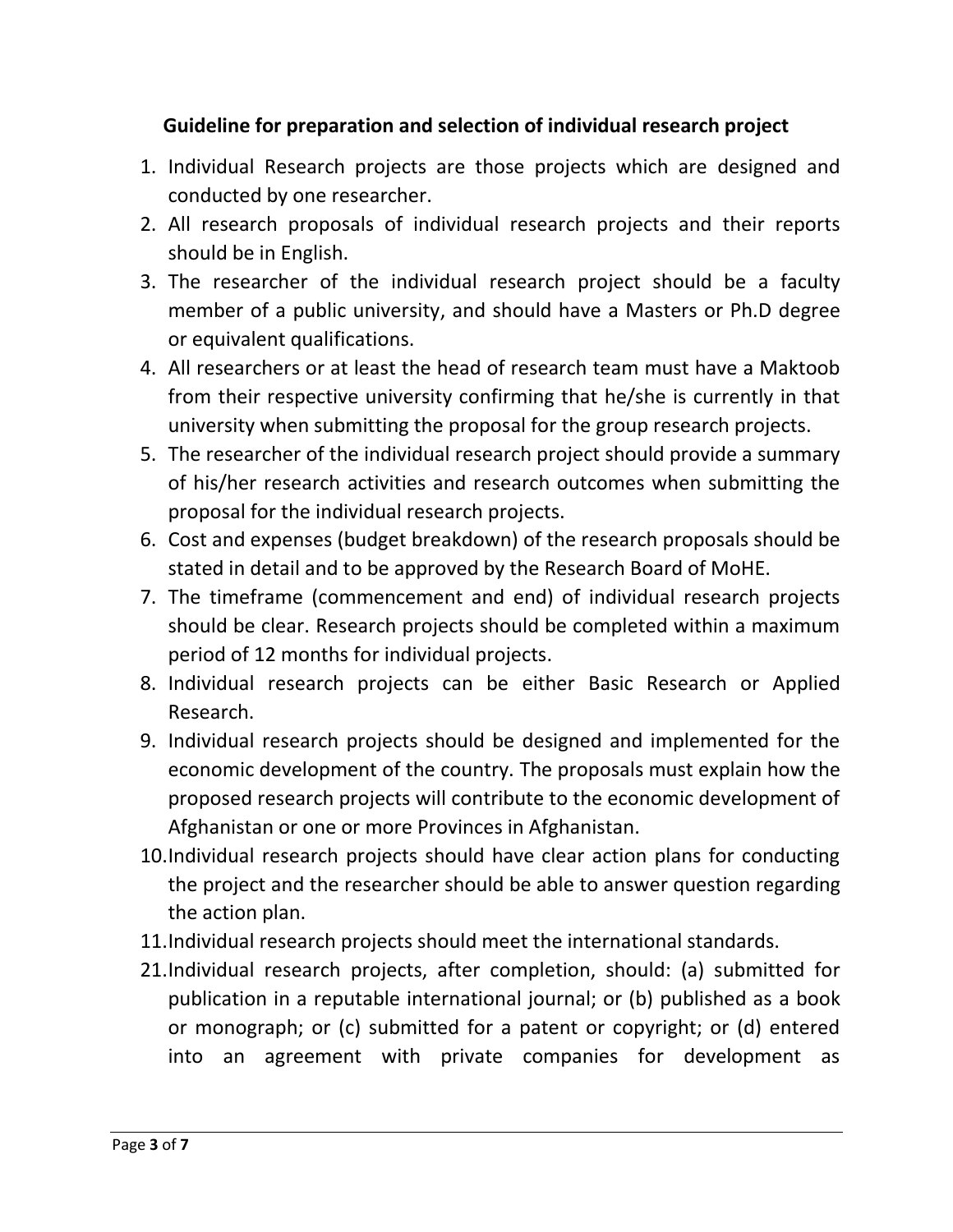commercially viable products or services. Which option is selected will depend on the nature of the research and findings.

- 22.Payments for journal submissions are eligible to be funded from the grants, within the maximum amount awarded. Therefore, the researcher must add journal submission fee in their budget.
- 12.Individual research proposal should be according to the checklist which is designed by the MoHE Research Board.
- 13.In individual research projects, suitably qualified female researchers are encouraged to apply.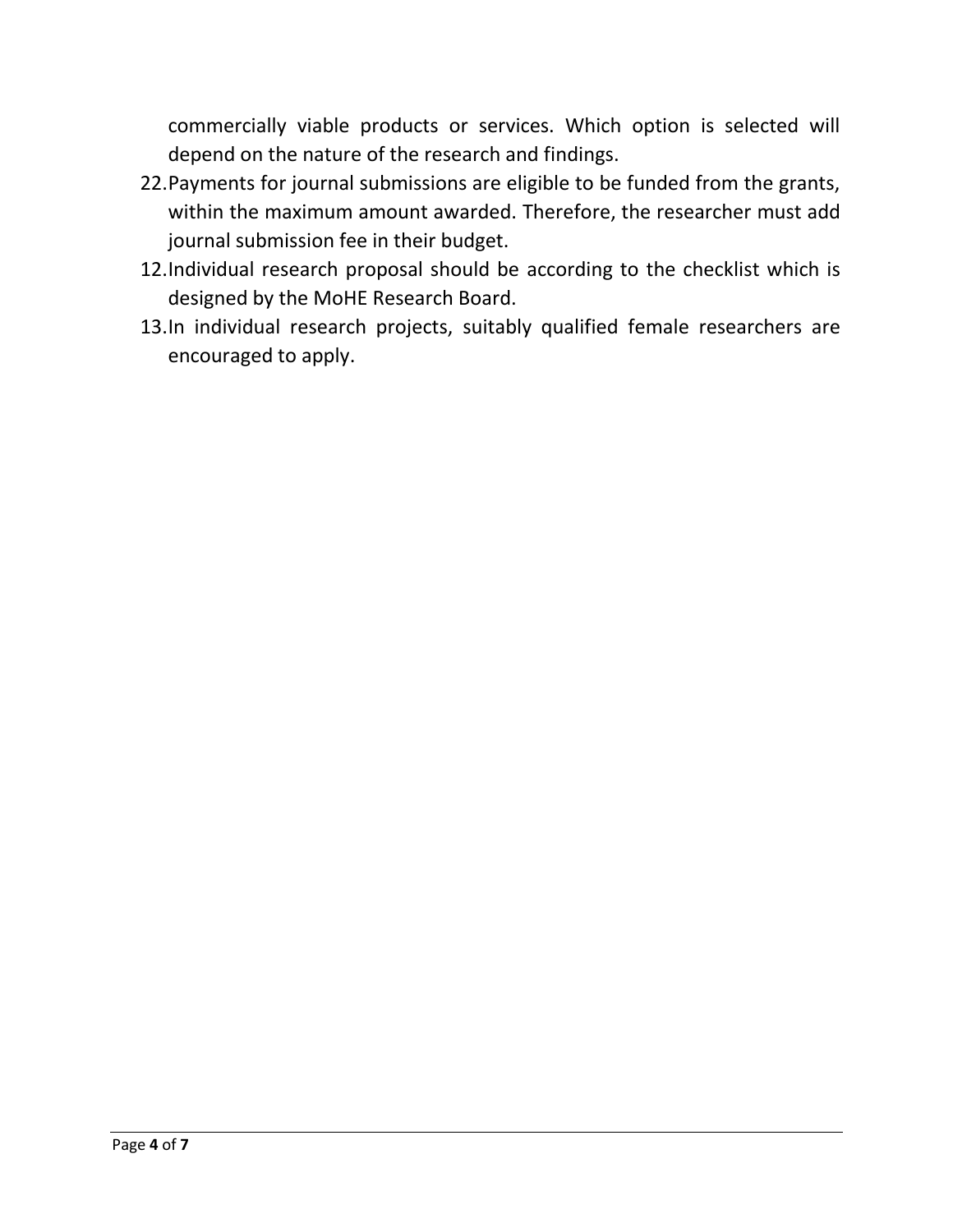## **Research Proposals preparation Checklist**

Name of the University/Higher Education Institute:

Registration Number:

Title of the research:

| Type of the research project by use    |                                                                                                                                                                                       | 1. Basic research                                                                                 |
|----------------------------------------|---------------------------------------------------------------------------------------------------------------------------------------------------------------------------------------|---------------------------------------------------------------------------------------------------|
| Type of research project by objective  |                                                                                                                                                                                       | 2. Applied/adaptive research<br>1. Description<br>2. Analytic<br>3. Exploration<br>4. Explanation |
| Type of research by research statement |                                                                                                                                                                                       | 1. Qualitative<br>2. Quantitative                                                                 |
| $\mathbf{1}$                           | Introduction<br>Is the title of the research clear<br>(self-explaining)                                                                                                               |                                                                                                   |
| $\overline{2}$                         | the<br>Are<br>components<br>0f<br>the<br>proposal methodical,<br>research<br>and<br>with<br>systematic<br>logical<br>sequence?                                                        |                                                                                                   |
| 3                                      | Is the research proposal part of the<br>researchers' job obligation?                                                                                                                  |                                                                                                   |
| 4                                      | Has anyone else worked on this<br>topic before or is it a fresh subject?<br>If<br>the<br>same topic has<br>been<br>conducted before, what is the logic<br>behind conducting it again? |                                                                                                   |
| 5                                      | What are the reason/reasons to<br>conduct this research?                                                                                                                              |                                                                                                   |
| 6                                      | Are the objectives clear?                                                                                                                                                             |                                                                                                   |
| $\overline{7}$                         | Is the statement explained clearly?                                                                                                                                                   |                                                                                                   |
| 8                                      | Is the main statement of the<br>research explained into smaller<br>components?                                                                                                        |                                                                                                   |
| 9                                      | Are the research questions clearly<br>stated?                                                                                                                                         |                                                                                                   |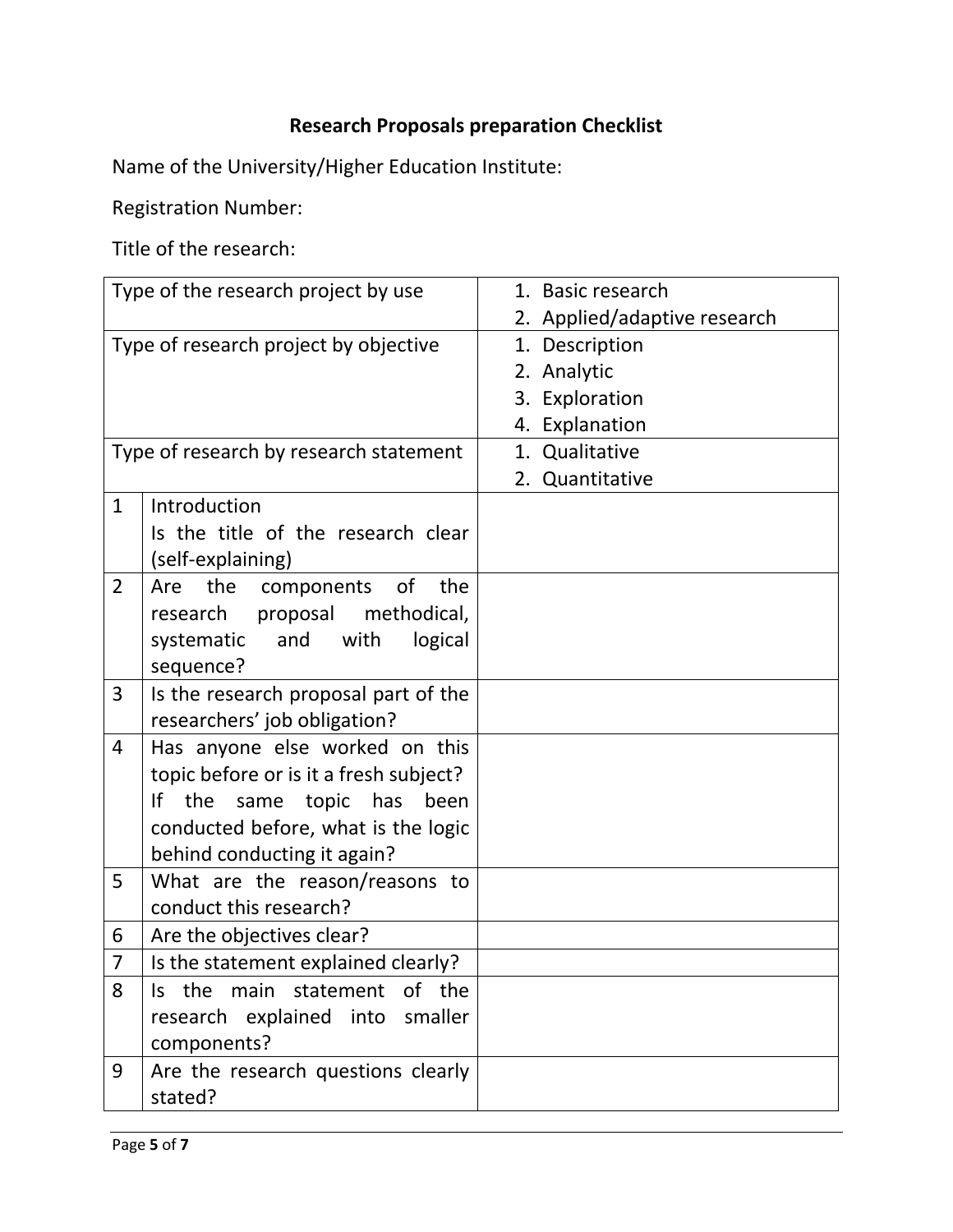| 10 |                                  | Are the outcomes and expected         |  |
|----|----------------------------------|---------------------------------------|--|
|    | results                          | of the research stated                |  |
|    | clearly?                         |                                       |  |
| 11 | Literature                       | the<br>literature<br>Does             |  |
|    | review                           | review show that the                  |  |
|    |                                  | researcher<br>has<br>a                |  |
|    |                                  | thorough knowledge of                 |  |
|    |                                  | the<br>previously                     |  |
|    |                                  | published literatures                 |  |
|    |                                  | (including<br>the                     |  |
|    |                                  | references)?                          |  |
| 12 | Method                           | Is the method clearly                 |  |
|    |                                  | explained?                            |  |
| 13 |                                  | Is the target population clearly      |  |
|    | stated?                          |                                       |  |
| 14 | $\ln$<br>case                    | the research<br>needs                 |  |
|    |                                  | sampling, is the sampling and         |  |
|    |                                  | number of samples clearly stated?     |  |
| 15 | Is the equipment of the research |                                       |  |
|    | mentioned?                       |                                       |  |
| 16 |                                  | In case a questionnaire is used to    |  |
|    |                                  | complete the research, is the         |  |
|    | questionnaire                    | included<br>with                      |  |
|    | research proposal?               |                                       |  |
| 17 | clear?                           | Is the questionnaire adequate and     |  |
| 18 |                                  | Isn't the research against the        |  |
|    |                                  | principles of holy religion of Islam? |  |
| 19 |                                  | If the research is group research     |  |
|    | project,                         | is<br>the number<br>0f                |  |
|    | researchers realistic?           |                                       |  |
| 20 | Have                             | the<br>possible                       |  |
|    |                                  | obstacles/restrictions mentioned in   |  |
|    | the proposal?                    |                                       |  |
| 21 |                                  | Does the researcher have enough       |  |
|    |                                  | experience and proficiency?           |  |
| 22 |                                  | Are the possible disadvantages of     |  |